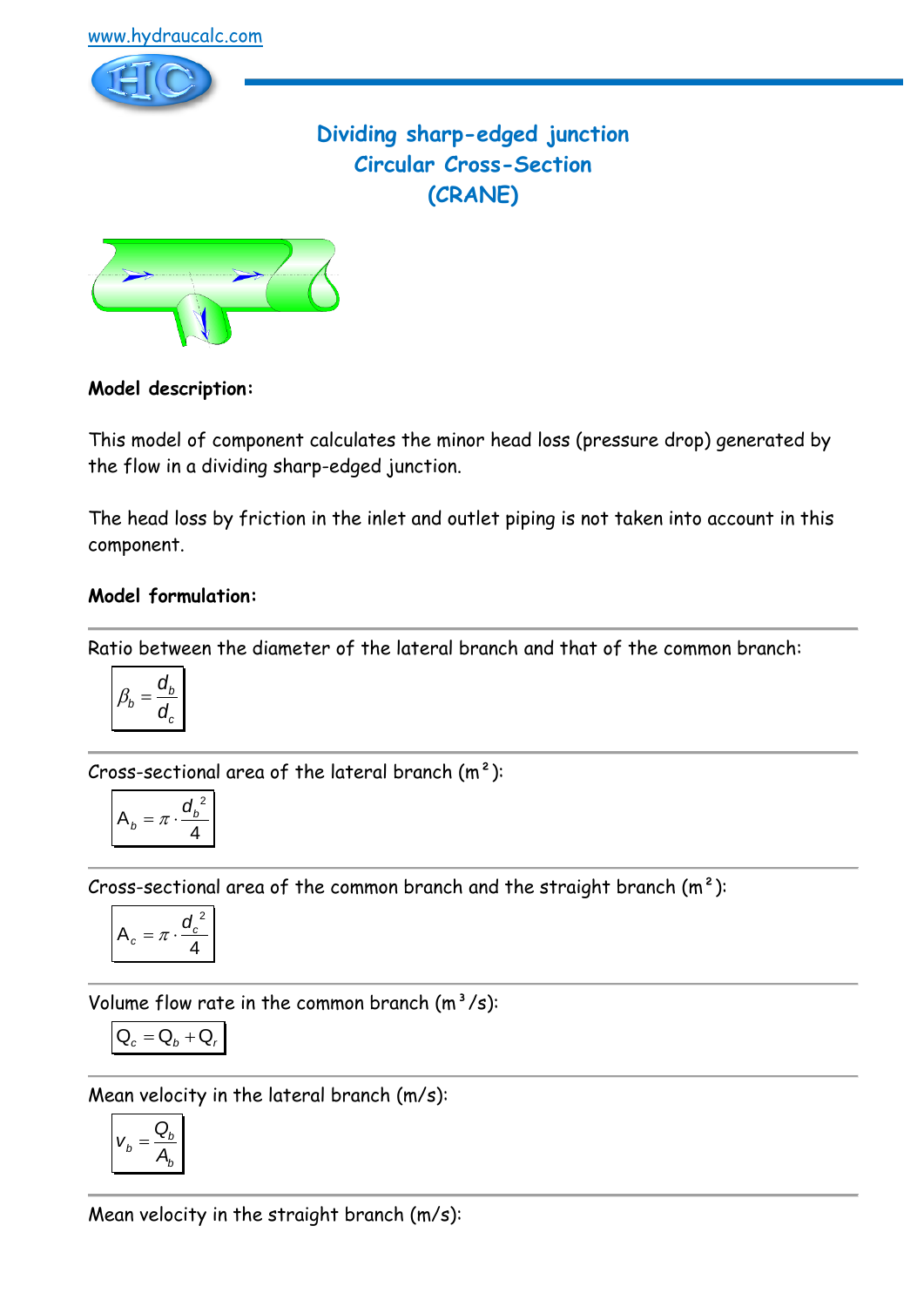$$
V_r = \frac{Q_r}{A_c}
$$

Mean velocity in the common branch (m/s):

$$
V_c = \frac{Q_c}{A_c}
$$

Mass flow rate in the lateral branch (kg/s):

$$
\mathbf{G}_b = \mathbf{Q}_b \cdot \boldsymbol{\rho}
$$

Mass flow rate in the straight branch (kg/s):

$$
G_r = Q_r \cdot \rho
$$

Mass flow rate in the common branch (kg/s):

$$
\mathbf{G}_c = \mathbf{Q}_c \cdot \boldsymbol{\rho}
$$

Reynolds number in the lateral branch:

$$
\mathsf{Re}_b = \frac{v_b \cdot d_b}{v}
$$

Reynolds number in the straight branch:

$$
\mathsf{Re}_r = \frac{v_r \cdot d_c}{v}
$$

Reynolds number in the common branch:

$$
\mathsf{Re}_c = \frac{v_c \cdot d_c}{v}
$$

Pressure loss coefficient of the lateral branch (based on mean velocity in the common branch):



([1] equation 2-37)

with:

Values of G, H, J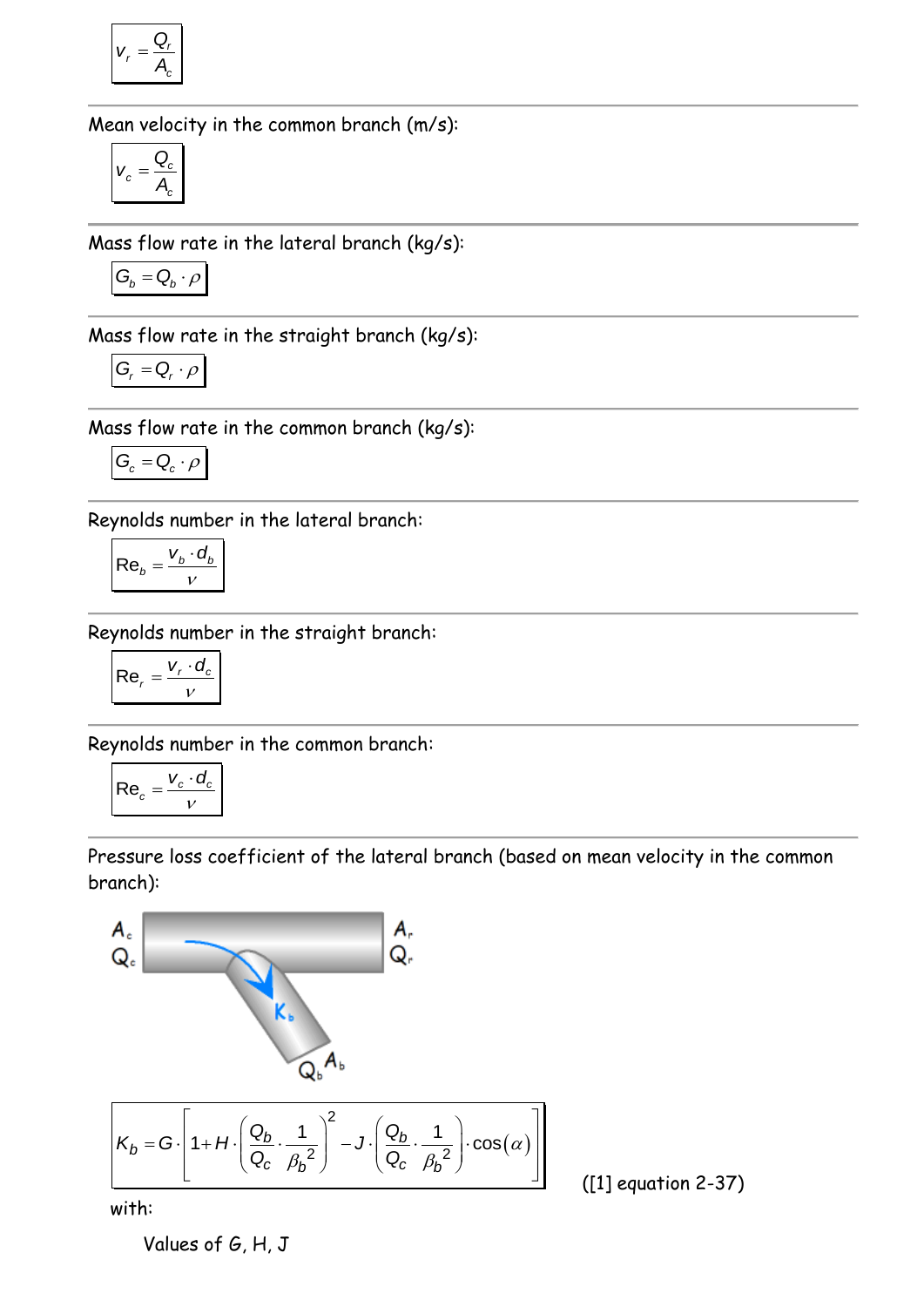| Angle                       | β          | G                                                                                          | н   |   |
|-----------------------------|------------|--------------------------------------------------------------------------------------------|-----|---|
| $30^{\circ}$ - $60^{\circ}$ |            | Table 2-4                                                                                  |     | 2 |
| $90^\circ$                  | $\leq$ 2/3 |                                                                                            |     | 2 |
|                             | > 2/3      | $\boxed{\mathbf{1} + \mathbf{0.3} \cdot \left(\frac{\mathbf{Q}_b}{\mathbf{Q}_c}\right)^2}$ | 0.3 |   |

([1] table 2-

3)

Values of G for angle  $\leq 60^{\circ}$ 

| ΡЬ                              | $\leq$ 0.35       |       | > 0.35                            |       |
|---------------------------------|-------------------|-------|-----------------------------------|-------|
| Q <sub>b</sub> / Q <sub>c</sub> | $\leq$ 0.4        | > 0.4 | $\leq$ 0.6                        | > 0.6 |
|                                 | $\frac{Q_b}{Q_c}$ | 0.85  | $1.0 - 0.6 \cdot \frac{Q_b}{Q_c}$ | 0.6   |

([1] table 2-4)



 $Ab/Ac = 1$ 

Pressure loss coefficient of the straight branch (based on mean velocity in the common branch):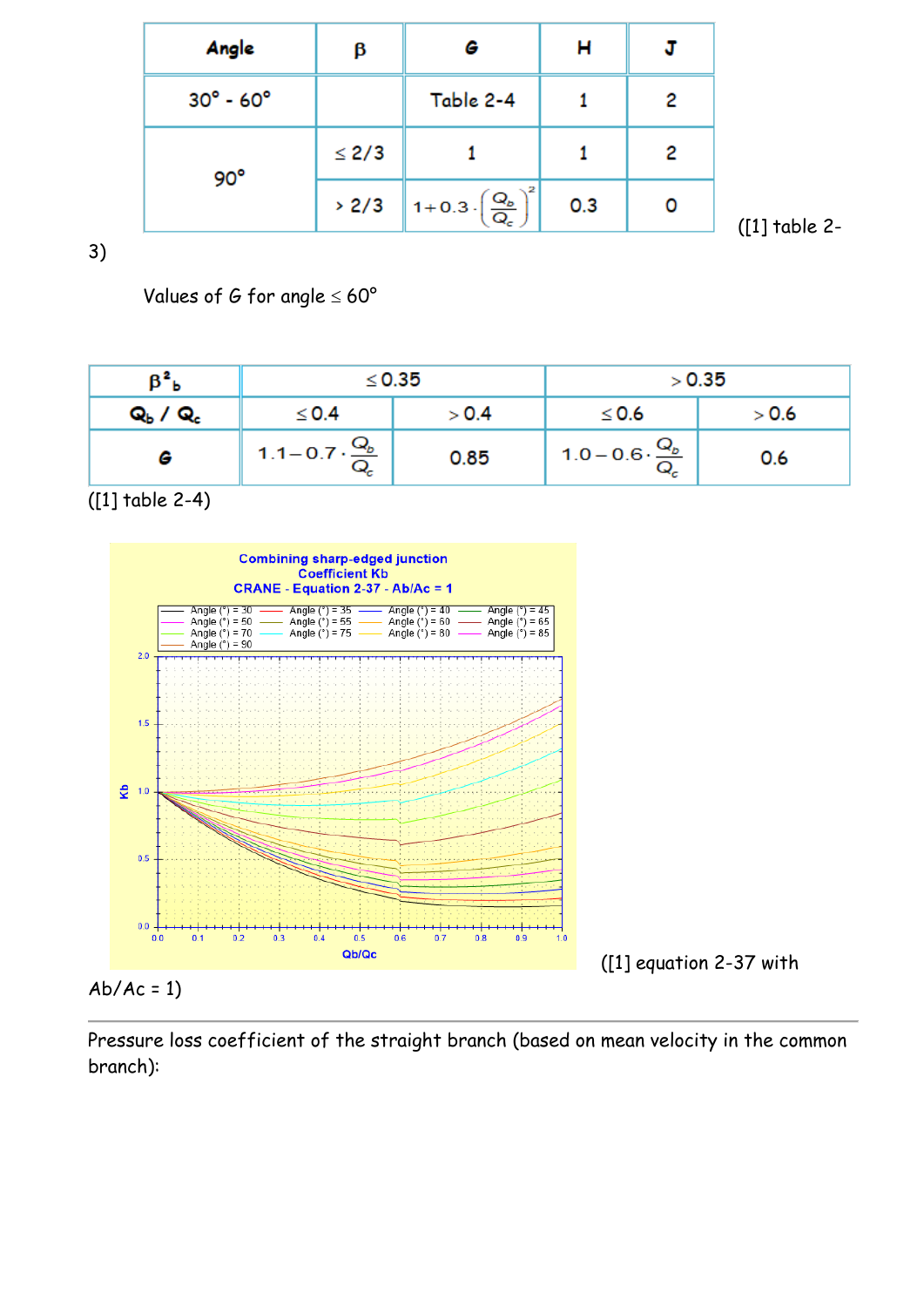

with:

Values of M

| Q <sub>b</sub> / Q <sub>c</sub> | $\leq 0.5$ |                    | > 0.5      |                                                   |
|---------------------------------|------------|--------------------|------------|---------------------------------------------------|
| B,<br>Þ                         | $\leq 0.4$ | > 0.4              | $\leq 0.4$ | > 0.4                                             |
| м                               | 0.4        | $Q_{b}$ .<br>$2 -$ | 0.4        | $1\ 0.3\cdot\left(2\cdot\frac{Q_b}{Q_c}-1\right)$ |

([1] table 2-5)



Pressure loss in the lateral branch (Pa):

$$
\Delta P_b = K_b \cdot \frac{\rho \cdot v_c^2}{2}
$$

Pressure loss in the straight branch (Pa):

$$
\Delta P_r = K_r \cdot \frac{\rho \cdot v_c^2}{2}
$$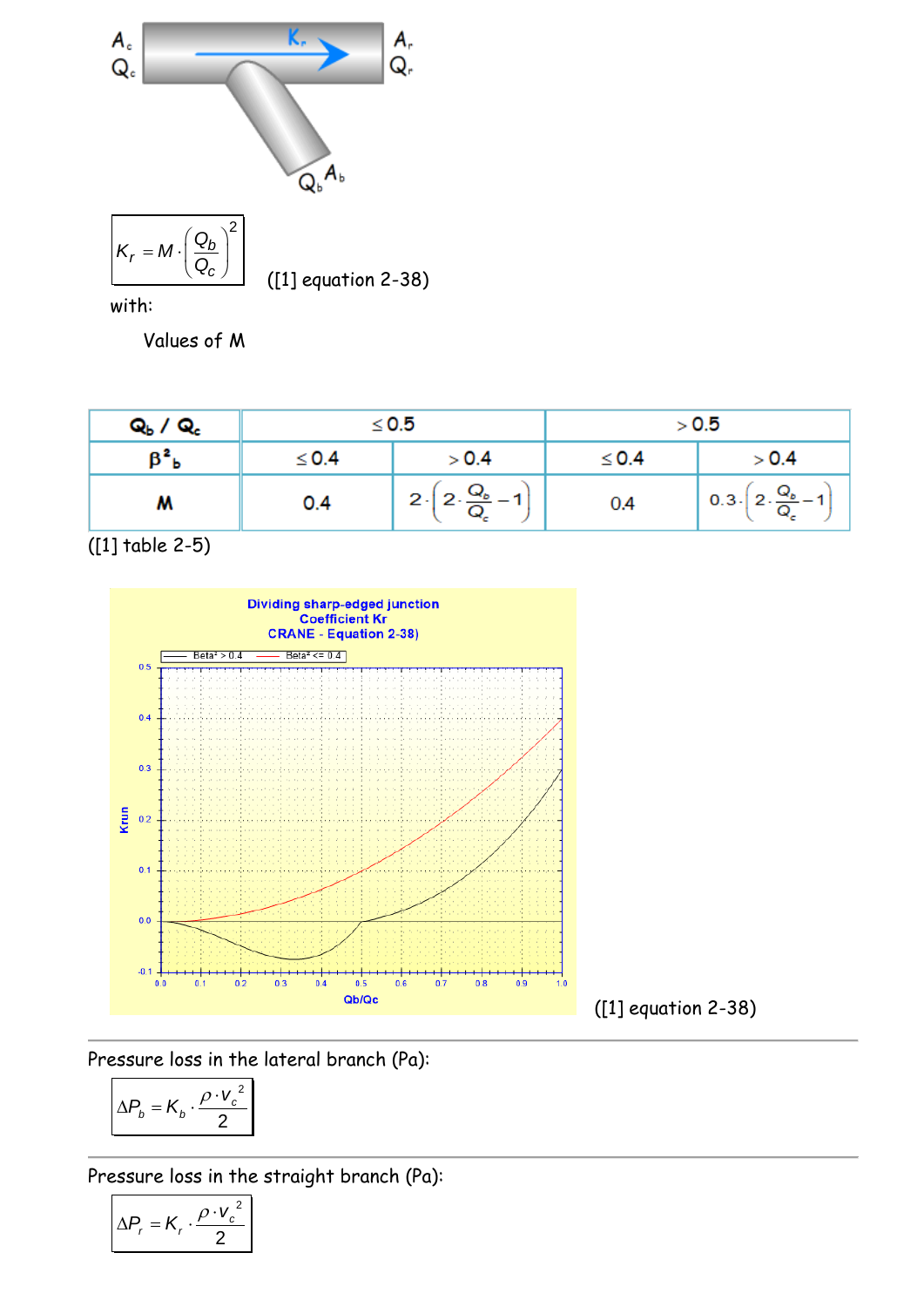Head loss of fluid in the lateral branch (m):

$$
\Delta H_b = K_b \cdot \frac{v_c^2}{2 \cdot g}
$$

Head loss of fluid in the straight branch (m):

$$
\Delta H_r = K_r \cdot \frac{v_c^2}{2 \cdot g}
$$

Hydraulic power loss in the lateral branch (W):

$$
Wh_b = \Delta P_b \cdot Q_b
$$

Hydraulic power loss in the straight branch (W):

 $Wh_r = \Delta P_r \cdot Q_r$ 

## **Symbols, Definitions, SI Units:**

| dь                        | Diameter of the lateral branch (m)                                                                  |
|---------------------------|-----------------------------------------------------------------------------------------------------|
| $\mathsf{d}_{\mathsf{c}}$ | Diameter of the common branch and the straight branch (m)                                           |
| ßь                        | Ratio between the diameter of the lateral branch and that of the<br>common branch ()                |
| $A_{\rm b}$               | Cross-sectional area of the lateral branch $(m^2)$                                                  |
| $A_c$                     | Cross-sectional area of the common branch and the straight branch $(m^2)$                           |
| $Q_b$                     | Volume flow rate in the lateral branch $(m^3/s)$                                                    |
| $\mathsf{v}_\mathsf{b}$   | Mean velocity in the lateral branch (m/s)                                                           |
| $\mathsf{Q}_\mathsf{r}$   | Volume flow rate in the straight branch $(m^3/s)$                                                   |
| $V_{\Gamma}$              | Mean velocity in the straight branch (m/s)                                                          |
| $\mathsf{Q}_{\mathsf{c}}$ | Volume flow rate in the common branch $(m^3/s)$                                                     |
| Vc                        | Mean velocity in the common branch $(m/s)$                                                          |
| Gь                        | Mass flow rate in the lateral branch ( $kg/s$ )                                                     |
| $G_r$                     | Mass flow rate in the straight branch ( $kg/s$ )                                                    |
| Gc                        | Mass flow rate in the common branch ( $kg/s$ )                                                      |
| Reb                       | Reynolds number in the lateral branch ()                                                            |
| Rer                       | Reynolds number in the straight branch ()                                                           |
| Rec                       | Reynolds number in the common branch ()                                                             |
| $\alpha$                  | Angle of the lateral branch (m)                                                                     |
| $K_{b}$                   | Pressure loss coefficient of the lateral branch (based on mean velocity in<br>the common branch) () |
| $K_r$                     | Pressure loss coefficient of the straight branch (based on mean velocity                            |
|                           | in the common branch) ()                                                                            |
| $\Delta$ P $_{\rm b}$     | Pressure loss in the lateral branch (Pa)                                                            |
| $\Delta P_r$              | Pressure loss in the straight branch (Pa)                                                           |
| ΔH <sub>b</sub>           | Head loss of fluid in the lateral branch (m)                                                        |
| ∆Hr                       | Head loss of fluid in the straight branch (m)                                                       |
| <b>Wh</b> b               | Hydraulic power loss in the lateral branch (W)                                                      |
| $Wh_r$                    | Hydraulic power loss in the straight branch (W)                                                     |